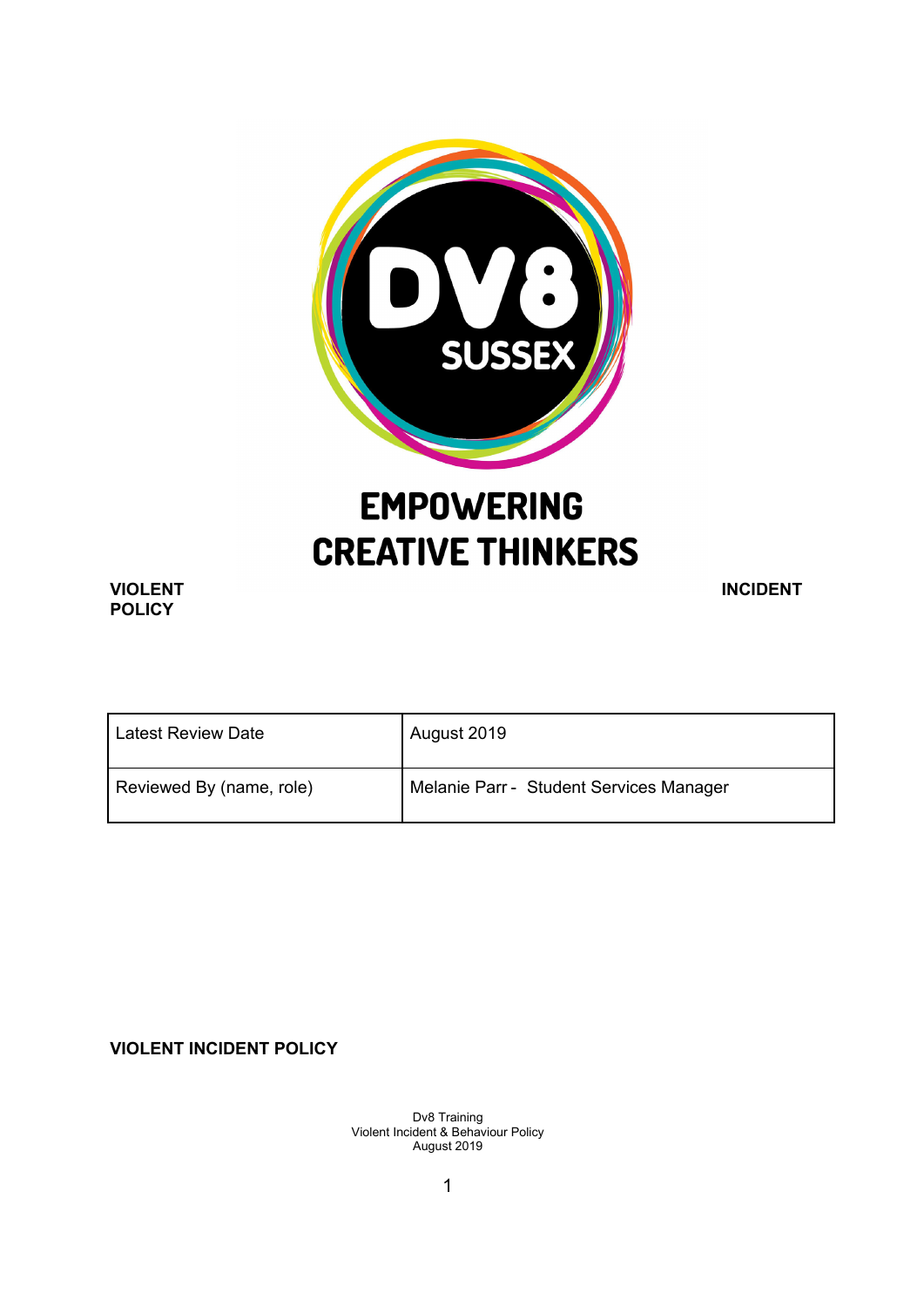## **Introduction**

This policy sets out the action that will be taken towards reducing the frequency of assaults, training staff, supporting victims of violence and dealing with violent incidents if they occur.

# **1. DV8 acknowledges and accepts its legal obligations to :**

- provide and maintain safe systems of work
- provide necessary information, instruction, training and supervision to enable individuals to be safe
- provide and maintain a safe place of work for employers, learners and visitors.
- provide a supportive environment to all staff and learners and fully support those who have been made to feel unsafe in any way

DV8 declares its intention to take all reasonable and practicable measures to these ends and to support fully those employees and learners who may be the victims of violence threatening behaviour and abuse. It acknowledges that every employee and learner has the right to be treated with dignity and respect and will take measures to deter violence, threatening behaviour or abuse and take action against those responsible.

## **2. Responsibilities of staff and learners:**

- To take reasonable care of their own health and safety and that of others, including their colleagues and the learners in their care;
- To co-operate with Dv8 on health and safety matters;
- To carry out activities in accordance with training, instructions, policies and procedures;
- To ensure that they are aware of policies within all working environments other than Dv8 premises;
- To inform Dv8 management of any serious risks.
- When working in partnership follow up with the relevant organisation any information that is linked to the violent/behaviour incident

## **3. Support that will be offered by Dv8 and which is referred to in this policy, includes the following:**

- Maintaining a safe working environment and safe practices;
- Identifying levels of risk of violence faced by members of staff;
- Assessing who is exposed to the risk of violence;
- Reviewing risk assessments and behaviour policies at regular intervals or when there is any change to the risk of violence;
- Providing adequate training for all staff;
- Ensuring, in the event of an assault, a structured and supportive response from management;
- A standard reporting and monitoring system;
- Application of appropriate disciplinary procedures and sanctions in the case of learner assailant including referral, if appropriate, to the police;
- Relief from duty, if appropriate, following assault.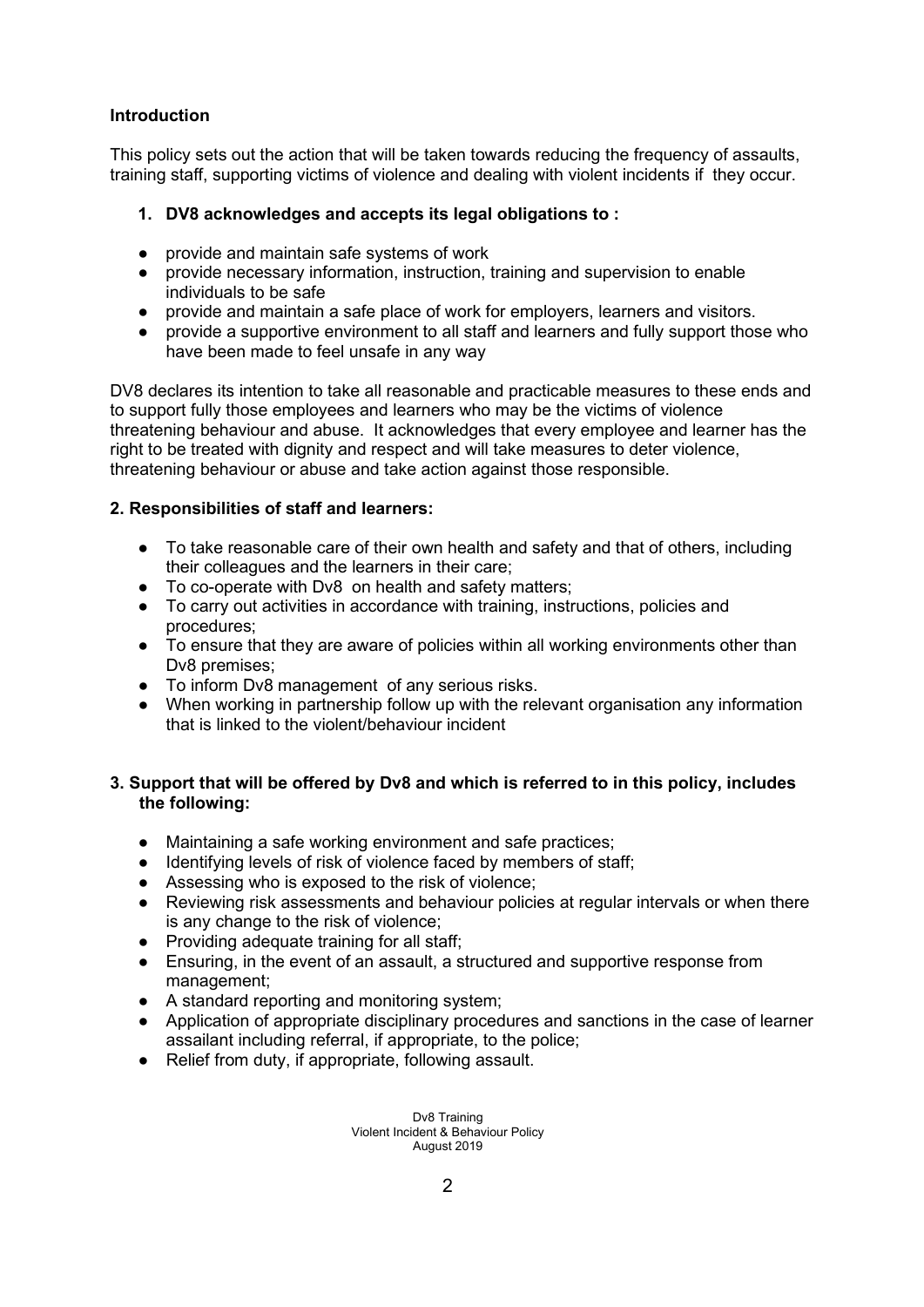# **4. Prevention**

4.1 The Company will undertake regular, suitable and sufficient risk assessments and implement the actions identified during risk assessment and make sure that these are shared with relevant team members.

4.2 The company will use such policies as' doubling up' (gaining support from another staff member/s) should they have any concerns about a particular learner that they are working with.

4.3 The Company will operate its 'working alone with young policy' in order to further prevent situations escalating.

4.4 DV8 will also operate its 'safer recruitment policy' in order to make sure that staff recruited to Dv8 are safe to work with young people.

4.5 Dv8 will make sure that its learner behaviour policy is implemented effectively so that behaviour that causes concern can be managed more carefully and clear boundaries can be set.

4.6 Dv8 will seek to gain relevant information including any records of violence, incidences of concern and any personal history that may have a negative impact on the learner's behaviour.

4.7 When working in partnership Dv8 will expect to gain all of the above information on the point of referral and will use this information to later inform any risk assessments should they be deemed necessary.

#### **5. Assault and violent or threatening behaviour by learners**

5.1 In the event of violent, assault or unacceptable behaviour by a learner staff should raise the alarm with centre staff and ensure all others students are moved to a safe area.

5.2 The perpetrator should be encouraged to leave the DV8 premises immediately, but only if this can be achieved safely without the use of restraint.

5.3 In cases where it is not safe to remove her / him from the premises the learner concerned should be isolated from other learners and the police called.

5.4 The removal of the learner, as a fixed-term exclusion, will allow for an investigation of the circumstances of the assault. Permanent exclusion procedures may then follow.

#### **6. The following action should be taken if an assault occurs:**

6.1 The assaulted person should be allowed access to a private area for as long as necessary where she / he should not be left alone. He / she can sit with a friend, representative or colleague and should be supervised at all times; She / he should be allowed to leave the company and go home if she / he wishes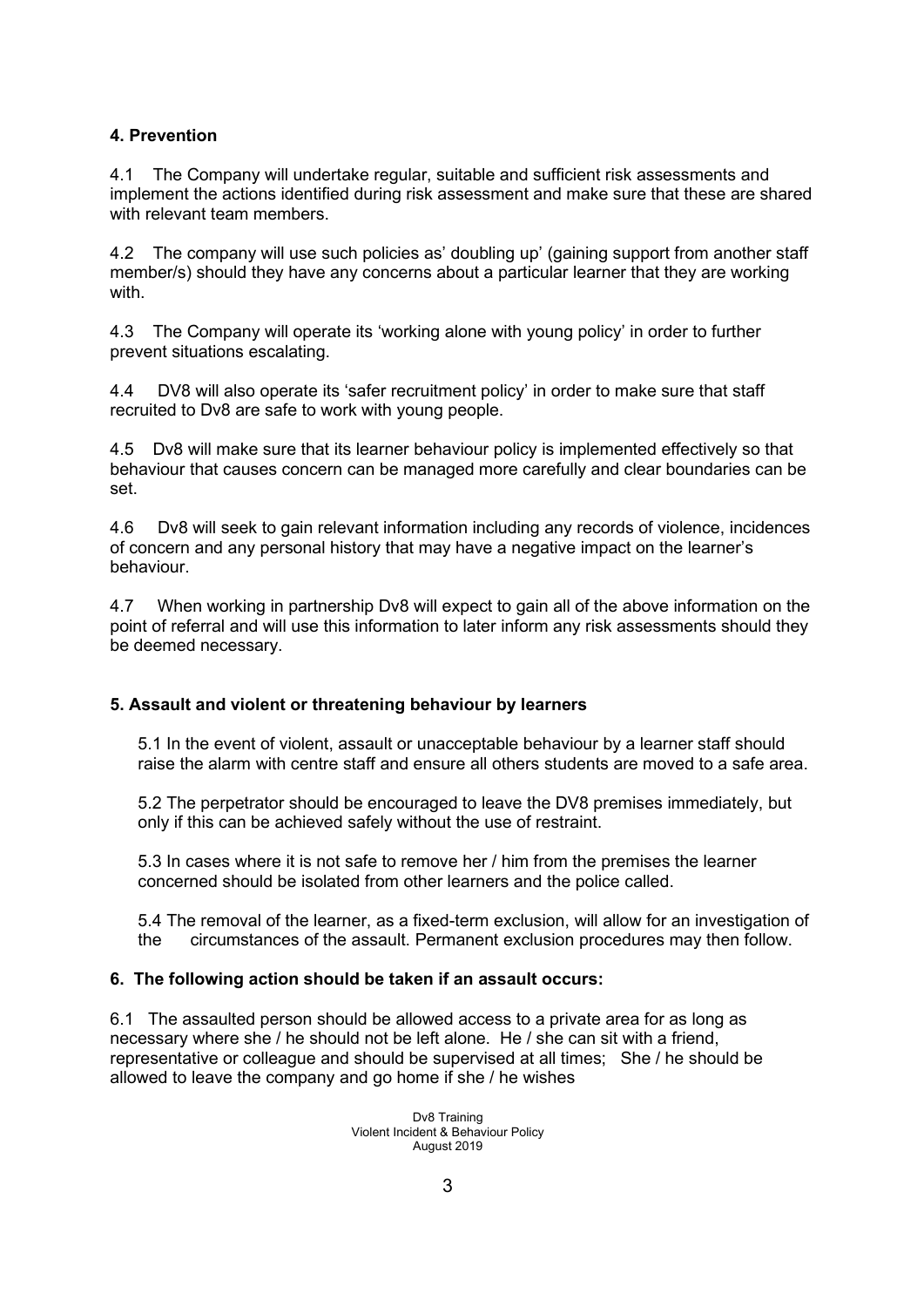6.2 A medical assessment of any injury should be made as soon as practicable, for example at hospital or by her / his GP;

6.3 The staff member in charge /main witness to the incident should complete a safeguarding incident form as per the DV8 safeguarding process.

6.4The individual who has been assaulted should be provided with copies of all statements

6.5 The DV8 manager, acting on behalf of and with the consent of the assaulted person, will normally inform the police of any assault. If the individual concerned does not wish the Police to be informed, those views will be taken into consideration. In all cases, the assaulted individual has the right to report the incident personally to the police;

6.6 The incident must be reported to the Managing Director, who will pass this information on to any relevant organisation linked to the incident. For example, in the case of partnership working with a school, the school will be informed of any of their pupil/s involvement in such incidents.

6.7 The Manager will undertake an investigation and prepare a formal written report as soon as practicable. This report will be agreed with the assaulted person and should refer to all relevant Risk Assessment procedures undertaken prior to the attack. The report will be given by the Manager to the Police, to the assaulted person's representative and to those with overall responsibility for Health and Safety

#### 7 **Assaults by others on staff or learners**

In the case of an assault by a visitor or intruder on Dv8 premises in addition to the actions detailed above, the staff member will:

#### :-

- Immediately take steps to ensure that all staff and learners are safe and secure;
- Inform the Police, requesting their immediate attendance;
- Take appropriate steps to isolate the assailant if safe to do so;
- Inform the Company Manager and Managing Director.

Subsequently, the Manager will

- Liaise with the Police:
- If the assailant is known, send her / him a letter stating that her/his behaviour is unacceptable and that she / he is not permitted to come onto Company premises in future without an appointment. If she / he does so, she / he will be regarded as a trespasser and the Police will be called.

#### **8. Dealing with weapons**

As soon as a member of staff becomes aware either that a learner is in possession of a weapon or that there has been an incident involving a weapon:

o Staff should not try to deal with the situation alone, assistance should be